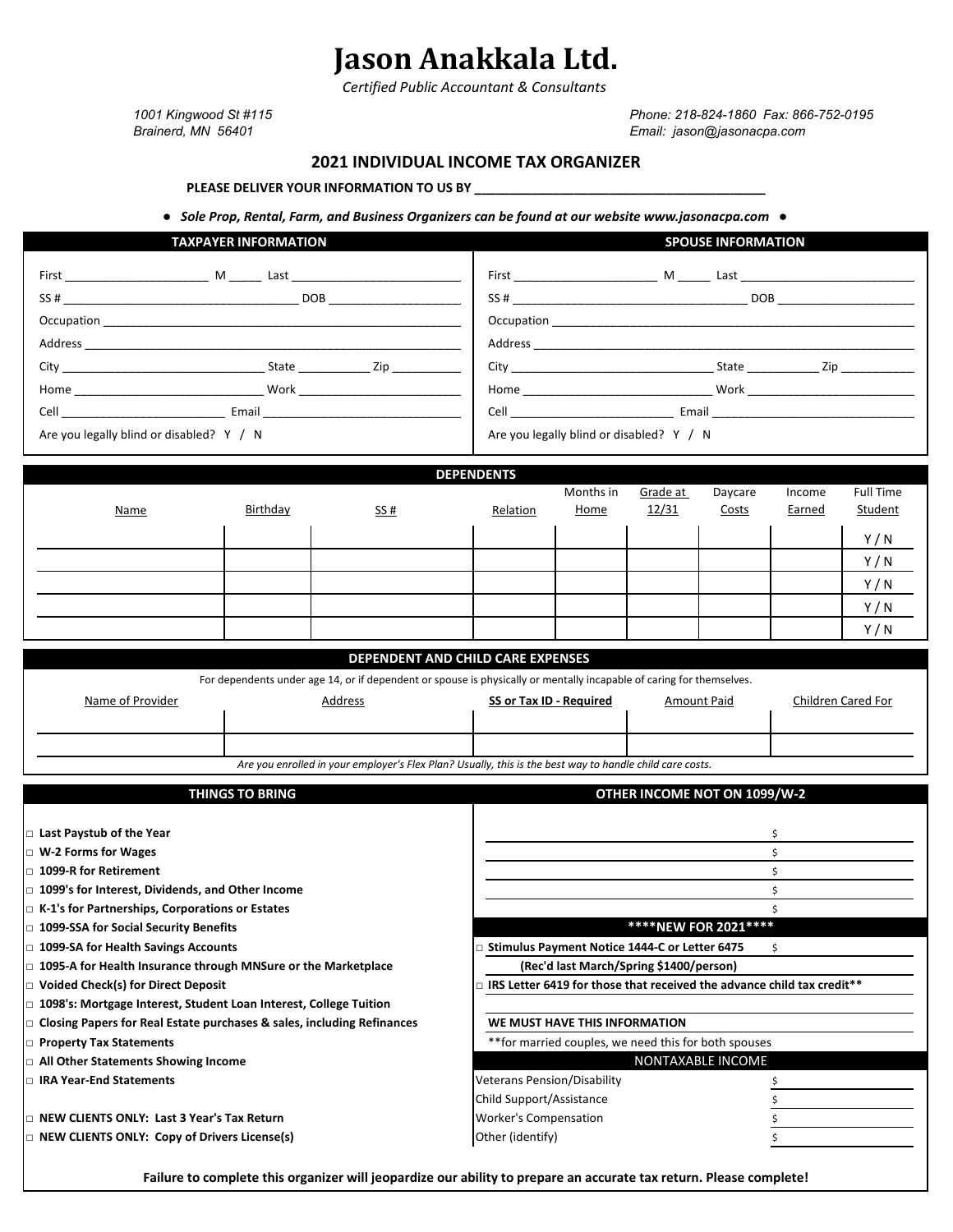| <b>ADJUSTMENTS TO INCOME</b>                                           |                 |               | <b>DEDUCTIONS</b>                                                                                                                             |
|------------------------------------------------------------------------|-----------------|---------------|-----------------------------------------------------------------------------------------------------------------------------------------------|
| <b>RETIREMENT PLANS</b>                                                |                 |               | <b>MEDICAL AND DENTAL EXPENSES</b>                                                                                                            |
|                                                                        | <b>Taxpayer</b> | <b>Spouse</b> | * Do not include amounts withheld pre-tax from your wages.                                                                                    |
| Covered by a retirement plan at work?                                  | Y/N             | Y/N           | Health Insurance Premiums *                                                                                                                   |
| Contributions already made for 2021:                                   |                 |               | <b>Medicare Premiums</b>                                                                                                                      |
| Traditional (Regular) IRA                                              | <u>\$</u>       | \$            | Long Term Care Insurance                                                                                                                      |
| Roth IRA                                                               | $\frac{1}{2}$   | \$            | Policy Number<br>Insur Co                                                                                                                     |
| SEP/Simple                                                             |                 | Ś             | Vision Insurance Premiums *                                                                                                                   |
| Did you convert an IRA to a ROTH IRA?                                  | Y/N             | Y/N           | Dental Insurance Premiums *                                                                                                                   |
| Calculate possible retirement plan options                             | Y/N             | Y/N           | Prescription Medicine / Drugs<br>\$                                                                                                           |
| with this return? (IRA, Roth, SIMPLE, HSA, etc.)                       |                 |               | Doctors, Dentists, Hospitals<br>\$                                                                                                            |
| 2021 IRA Limit: \$6000; age 50 or older \$7000                         |                 |               | \$<br>Labs, X-Rays                                                                                                                            |
|                                                                        |                 |               | Eye Glasses, Contact Lens<br>\$                                                                                                               |
| <b>HEALTH SAVINGS ACCOUNTS</b>                                         |                 |               | Hearing Aid, Supplies, Repair<br>\$                                                                                                           |
| Contributions to HSA                                                   |                 | \$            | <b>Special Medical Apparatus</b>                                                                                                              |
| Distributions from HSA                                                 |                 | \$            | Ambulance                                                                                                                                     |
| 2021 HSA Limit: Single \$3600; Family \$7200; over age 54 +\$1000      |                 |               |                                                                                                                                               |
| STUDENT LOAN INTEREST/CREDIT                                           |                 |               |                                                                                                                                               |
|                                                                        | <b>Taxpayer</b> | <b>Spouse</b> |                                                                                                                                               |
| Student Loan Interest Paid                                             |                 | \$            | <b>Travel for Medical</b><br><b>Miles</b>                                                                                                     |
| You also need to provide Form 1098-E.<br>Total amount of loan payments |                 |               | Lodging Away From Home<br>Number of Nights                                                                                                    |
| made in 2021 (principal + interest)                                    |                 | \$            | HSA or Medical Reimbursements<br>\$                                                                                                           |
| Original amount of student loans                                       |                 | Ś.            | (If above are gross expenses)                                                                                                                 |
| <b>MISCELLANEOUS</b>                                                   |                 |               | <b>REAL ESTATE TAXES (Excluding Special Assessments)</b>                                                                                      |
| Educator Expenses (supplies, etc.)                                     | Ş.              | l\$           | Provide actual 2021 property tax statements.                                                                                                  |
|                                                                        |                 |               | Primary Residence                                                                                                                             |
| <b>ENERGY TAX CREDITS</b>                                              |                 |               | Second Residence                                                                                                                              |
| Must be on your primary residence.                                     |                 |               | Land                                                                                                                                          |
|                                                                        |                 |               | \$<br>Property Tax Refund Received in 2021                                                                                                    |
| Windows, exterior doors, skylights                                     |                 | \$            |                                                                                                                                               |
| Storm doors, windows                                                   |                 | \$            | <b>VEHICLE LICENSE FEES (Cars &amp; Trucks Only)</b>                                                                                          |
| Furnace and/or air conditioner                                         |                 | \$            | Year/Make/Model<br>Amount                                                                                                                     |
| Insulation                                                             |                 | \$            | \$                                                                                                                                            |
| Water heater                                                           |                 | \$            | \$                                                                                                                                            |
| Metal or asphalt roof w/ cooling granules                              |                 | $\frac{1}{2}$ | \$                                                                                                                                            |
| Geothermal heat pumps                                                  |                 | \$            |                                                                                                                                               |
| Wind turbines                                                          |                 | \$            | <b>SALES TAX PAID ON LARGER PURCHASES</b>                                                                                                     |
| Solar panels                                                           |                 | \$            | New/Used<br>Description<br>Amount                                                                                                             |
| Fuel cell property                                                     |                 | \$            | l\$                                                                                                                                           |
|                                                                        |                 |               | \$                                                                                                                                            |
|                                                                        |                 |               |                                                                                                                                               |
|                                                                        |                 |               | AFTER HIGH SCHOOL EDUCATIONAL EXPENSES                                                                                                        |
|                                                                        |                 |               | Pay for or incur a loan for college or vocational costs last year? We must have the 1098-T and an account activity statement from the school. |
|                                                                        |                 | Parent(s)     | Dependent 1<br>Dependent 2<br>Dependent 3                                                                                                     |
| Year of school                                                         |                 |               |                                                                                                                                               |
| Name of school attended                                                |                 |               |                                                                                                                                               |
| Tuition/fees                                                           |                 |               |                                                                                                                                               |
| Books and supplies                                                     |                 |               |                                                                                                                                               |
|                                                                        |                 |               |                                                                                                                                               |
| Expenses paid by parents?                                              |                 | Y/N           | Y/N<br>Y/N<br>Y/N                                                                                                                             |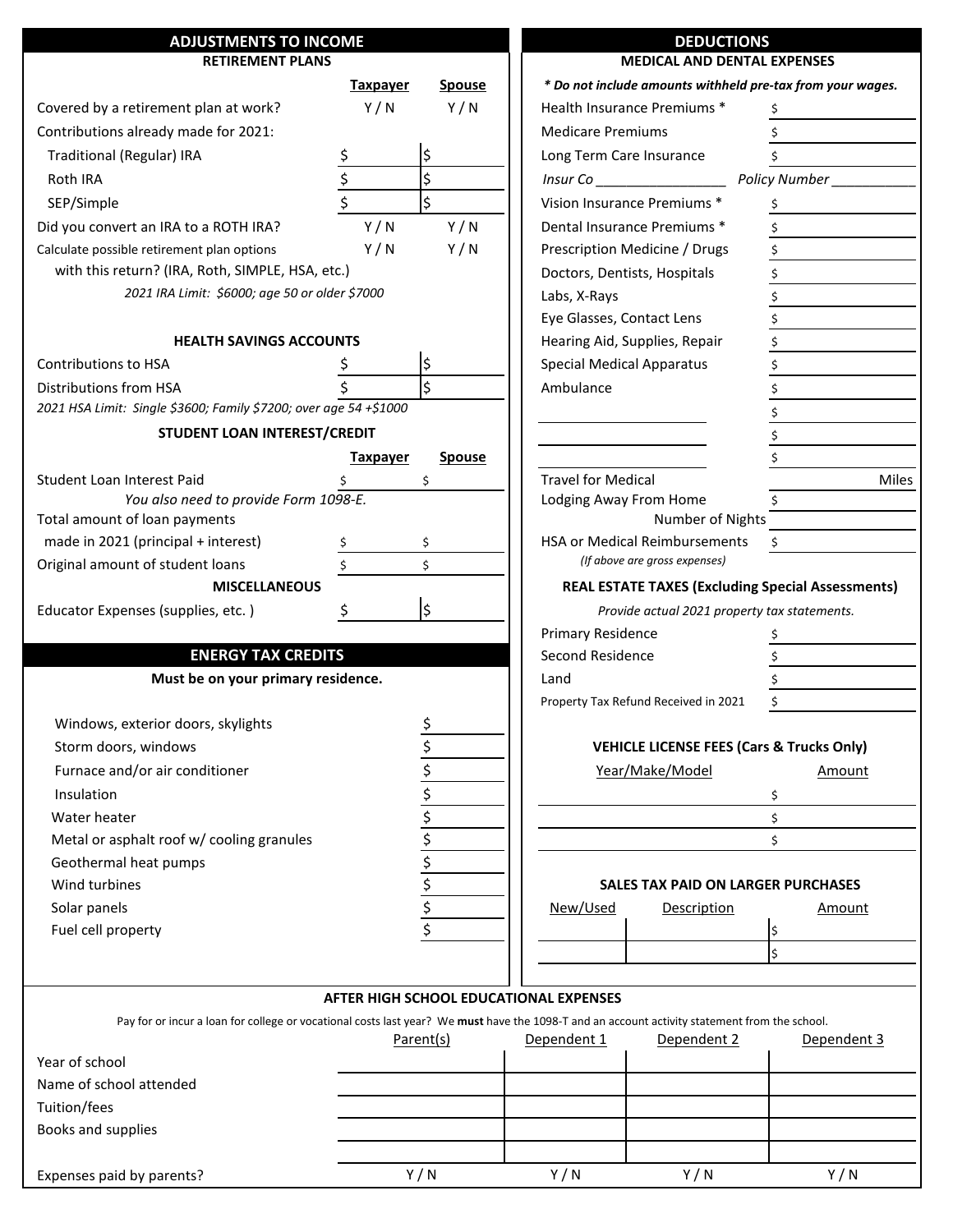## **DEDUCTIONS (Continued)**

| <b>INTEREST PAID - Bring 1098 Forms</b>                                               |                                                                                   |                     |
|---------------------------------------------------------------------------------------|-----------------------------------------------------------------------------------|---------------------|
| 1st Mortgage - Primary Residence                                                      | Ş                                                                                 | -If you red         |
| Ending Balance as of 12/31/21                                                         | \$                                                                                | year, yo            |
| 2nd Mortgage - Second Home / Land                                                     | \$                                                                                | -The Day            |
| Ending Balance as of 12/31/21                                                         | \$                                                                                | -Less peo           |
| What was the loan used for?                                                           |                                                                                   | in 2021.            |
| Home Equity Loan                                                                      | \$                                                                                | -RMD's w            |
| Ending Balance as of 12/31/21                                                         | \$                                                                                | -Virtual C          |
| What was the loan used for?                                                           |                                                                                   |                     |
| <b>Contract for Deed</b>                                                              | \$                                                                                | Gambling            |
| Ending Balance as of 12/31/21                                                         | \$                                                                                |                     |
| Also list recipient's name, address, and SS#:                                         |                                                                                   |                     |
|                                                                                       |                                                                                   | 5.                  |
| <b>Investment Interest</b>                                                            | \$                                                                                | If you              |
| Paid to:                                                                              |                                                                                   | y١                  |
| Loan Purpose:                                                                         |                                                                                   | proy                |
| Note: Bring closing (settlement) statements for any                                   |                                                                                   |                     |
|                                                                                       | property refinanced, sold or purchased during year.                               | Trustee:            |
| <b>CONTRIBUTIONS:</b> NEW LAW-fill this out even if you do short form                 |                                                                                   | Account N           |
| Generally, you must have a receipt for charitable donations.                          |                                                                                   | Amount C            |
| Our office does not need copies, you keep.                                            |                                                                                   | Distributio         |
| Do you have receipts to support your donations?                                       | Y/N                                                                               |                     |
| <b>Cash Contributions</b>                                                             |                                                                                   |                     |
|                                                                                       |                                                                                   | Trustee:            |
| Church                                                                                | -Ş                                                                                | Account N           |
| Others - Please list                                                                  |                                                                                   | Amount C            |
|                                                                                       | $\frac{1}{2}$<br>$\frac{1}{2}$<br>$\frac{1}{2}$<br>$\frac{1}{2}$<br>$\frac{1}{2}$ | Distributio         |
|                                                                                       |                                                                                   |                     |
|                                                                                       |                                                                                   |                     |
|                                                                                       |                                                                                   |                     |
|                                                                                       |                                                                                   |                     |
|                                                                                       |                                                                                   | Union and           |
|                                                                                       | Total<br>\$                                                                       | Uniforms            |
| <b>Charitable Mileage</b>                                                             | Miles                                                                             | Work Tools,         |
| Other Than Cash                                                                       | \$                                                                                | Continuing E        |
|                                                                                       |                                                                                   | <b>Business Pul</b> |
| <b>ESTIMATED TAX PAYMENTS</b>                                                         |                                                                                   | Travel (Lod         |
| Be careful. Incorrect data will result in notices and penalties from tax authorities. |                                                                                   |                     |
| <b>FEDERAL</b>                                                                        | Date Paid<br><b>Amount</b>                                                        | Vehicle 1           |
| Applied from Prior Year's Return                                                      | \$                                                                                | Vehicle 2           |
| 1st Qtr - Due 4/15/21                                                                 | \$                                                                                | Com                 |
| 2nd Qtr - Due 6/15/21                                                                 | \$                                                                                |                     |
| 3rd Qtr - Due 9/15/21                                                                 | \$                                                                                |                     |
| 4th Qtr - Due 1/15/22                                                                 | \$                                                                                |                     |
| <b>STATE</b>                                                                          |                                                                                   |                     |
|                                                                                       | Date Paid<br><u>Amount</u>                                                        |                     |
| Applied from Prior Year's Return                                                      | \$                                                                                |                     |
| 1st Qtr - Due 4/15/21                                                                 | \$                                                                                |                     |
| 2nd Qtr - Due 6/15/21                                                                 | \$                                                                                |                     |
| 3rd Qtr - Due 9/15/21                                                                 | \$                                                                                |                     |
| 4th Qtr - Due 1/15/22                                                                 | \$                                                                                |                     |

### **NOTEWORTHY**

year, your refund this year may be greatly reduced. -If you received an advance child tax credit during the

- The Day care credit was signficantly increased for 2021.

 *Ending Balance as of 12/31/21* -Less people will have to payback MNSure credits

-RMD's were required in 2021.

*-Virtual Currency is one of IRS's biggest issues.* 

#### **MISCELLANEOUS DEDUCTIONS**

Gambling Losses (Limited to Winnings) \$

# **MINNESOTA ITEMS**

 **529 PLAN DEDUCTION - MINNESOTA RETURNS**

If you contribute to a Section 529 College Savings Plan,

you may be eligible for a credit or deduction. Please

provide the following information for each 529 Plan account.

# Trustee:

| Account Number:            |  |
|----------------------------|--|
| Amount Contributed in 2021 |  |
| Distributions in 2021      |  |
|                            |  |
| Trustee:                   |  |
| <b>Account Number:</b>     |  |
| Amount Contributed in 2021 |  |

#### **EMPLOYEE WORK EXPENSES**

Distributions in 2021

(These are deductible for Minnesota only.)

|                 |                                        |                                              | Taxpayer   | Spouse      |  |
|-----------------|----------------------------------------|----------------------------------------------|------------|-------------|--|
|                 |                                        | Union and Professional Dues                  |            |             |  |
| Total           |                                        | Uniforms and Laundry                         |            |             |  |
|                 | <b>Miles</b>                           | Work Tools, Supplies and Equipment           |            |             |  |
|                 |                                        | <b>Continuing Education and Seminars</b>     |            |             |  |
|                 |                                        | <b>Business Publications, Books and Mags</b> |            |             |  |
| <b>PAYMENTS</b> |                                        | Travel (Lodging, Airfare, Car Rental)        |            |             |  |
|                 | es and penalties from tax authorities. | Make/Model                                   | Work miles | Total miles |  |

Commuting to/from work is generally not deductible.

## **ITEMS TO DISCUSS WITH PREPARER**